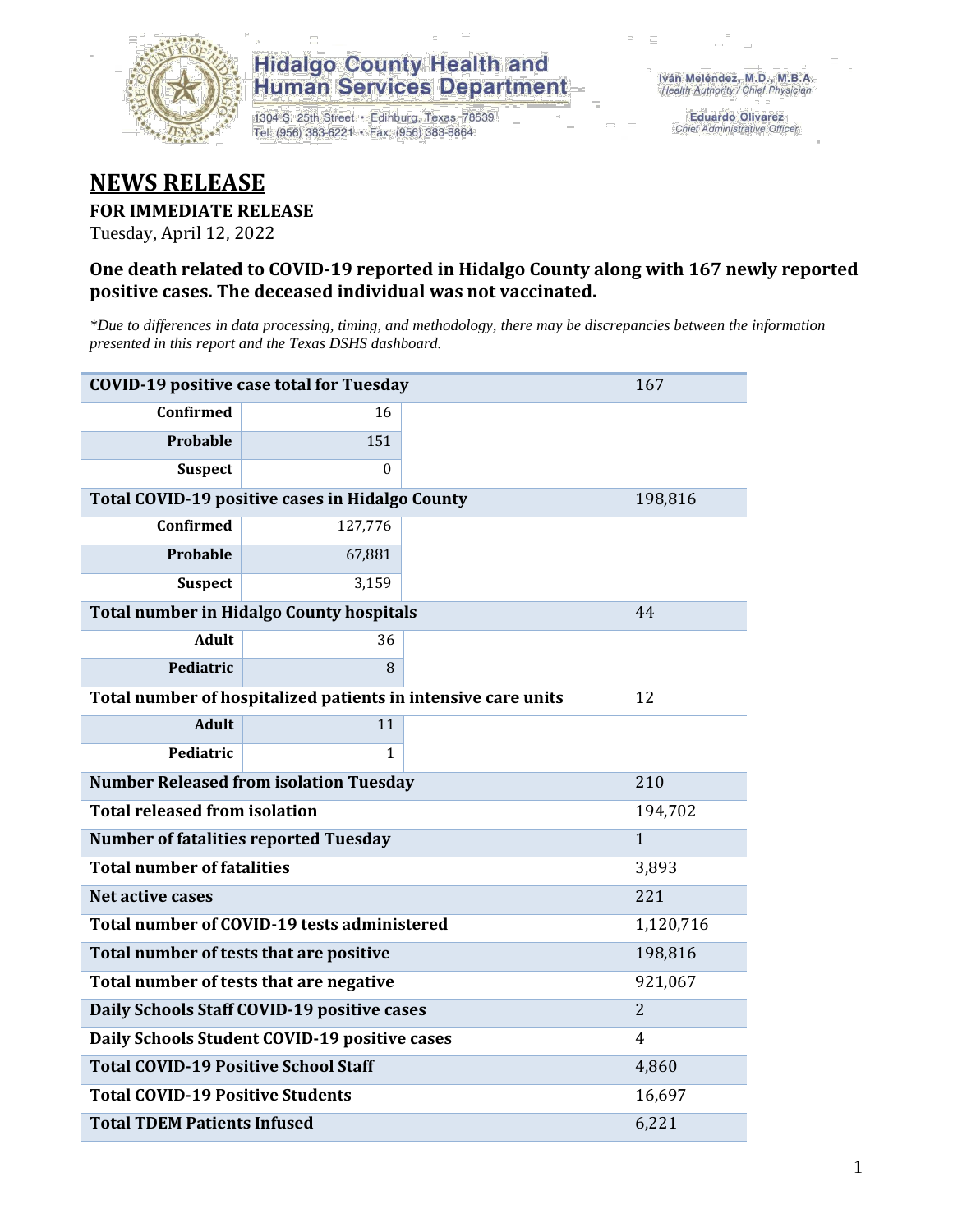

## **Hidalgo County Health and Human Services Department**

1304 S. 25th Street · Edinburg, Texas 78539 Tel: (956) 383-6221 · Fax: (956) 383-8864

Iván Meléndez, M.D., M.B.A. Health Authority / Chief Physician

> **Eduardo Olivarez** Chief Administrative Officer

*Hidalgo County uses the case status definition provided by the Texas Department of State Health Service's 2020 Epi Case Criteria Guide revised November 2020.*

- *1. Confirmed: A person who has tested positive through a molecular or PCR (oral or nasal swabs) test that looks for the presence of the virus's genetic material.*
- *2. Probable: A person who meets presumptive laboratory evidence through detection of COVID-19 by antigen test in a respiratory specimen.*
- *3. Suspect: A person who meets supported laboratory evidence through detection of specific antibodies in serum, plasma, whole body, and no prior history of being confirmed or probable case.*

*For more information of case status definition for COVID-19, please refer to:*

<https://www.dshs.state.tx.us/IDCU/investigation/epi-case-criteria-guide/2020-Epi-Case-Criteria-Guide.pdf>

| <b>Age Range</b> | <b>Number of Cases</b> |
|------------------|------------------------|
| $0 - 11$         | 40                     |
| 12-19            | 46                     |
| 20s              | 9                      |
| 30s              | 19                     |
| 40s              | 25                     |
| 50s              | 22                     |
| 60s              | $\overline{4}$         |
| $70+$            | 2                      |
| Total:           | 167                    |

### Case Breakdown by Age Group: The death includes:

| <b>Age Range</b> | <b>Gender</b> | Citv  |
|------------------|---------------|-------|
| 70+              | Male          | Pharr |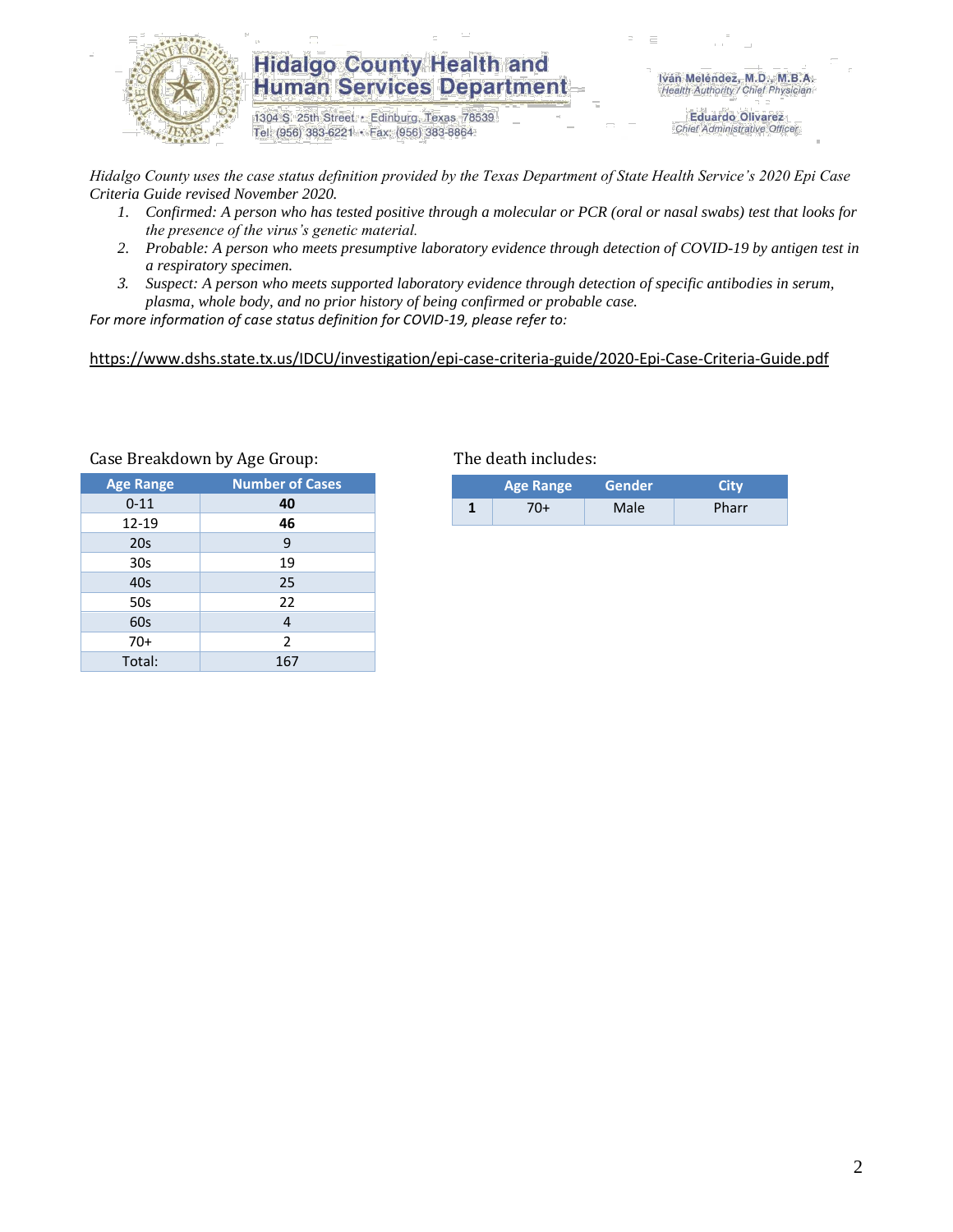

# **Hidalgo County Health and<br>Human Services Department**

1304 S. 25th Street • Edinburg, Texas 78539<br>Tel: (956) 383-6221 • Fax: (956) 383-8864

Iván Meléndez, M.D., M.B.A.<br>Health Authority / Chief Physician

Eduardo Olivarez<br>Chief Administrative Officer

## Tuesday, April 12, 2022 positive cases include:

|              | <b>Age Range</b> | <b>Gender</b> | <b>City</b> |     | <b>Age Range</b> | Gender    | <b>City</b> |
|--------------|------------------|---------------|-------------|-----|------------------|-----------|-------------|
| $\mathbf{1}$ | $0 - 19$         | F             | Alamo       | 85  | $0 - 19$         | M         | Pharr       |
| 2            | $0 - 19$         | F             | Alamo       | 86  | $0 - 19$         | M         | Pharr       |
| 3            | $0 - 19$         | M             | Alamo       | 87  | $0 - 19$         | F         | Pharr       |
| 4            | $0 - 19$         | F             | Alamo       | 88  | $0 - 19$         | F         | Pharr       |
| 5            | $0 - 19$         | M             | Alamo       | 89  | $0 - 19$         | ${\sf M}$ | Pharr       |
| 6            | $0 - 19$         | M             | Alamo       | 90  | $0 - 19$         | M         | Pharr       |
| 7            | $0 - 19$         | ${\sf M}$     | Alamo       | 91  | 20s              | F         | Pharr       |
| 8            | $0 - 19$         | F             | Alamo       | 92  | 30 <sub>s</sub>  | F         | Pharr       |
| 9            | $0 - 19$         | F             | Alamo       | 93  | 30 <sub>s</sub>  | F         | Pharr       |
| 10           | $0 - 19$         | F             | Alamo       | 94  | 30 <sub>s</sub>  | F         | Pharr       |
| 11           | $0 - 19$         | M             | Alamo       | 95  | 30 <sub>s</sub>  | M         | Pharr       |
| 12           | 20s              | F             | Alamo       | 96  | 40s              | M         | Pharr       |
| 13           | 30 <sub>s</sub>  | ${\sf M}$     | Alamo       | 97  | 40s              | ${\sf M}$ | Pharr       |
| 14           | 30 <sub>s</sub>  | F.            | Alamo       | 98  | 40s              | F.        | Pharr       |
| 15           | 30 <sub>s</sub>  | ${\sf M}$     | Alamo       | 99  | 40s              | F         | Pharr       |
| 16           | 40s              | M             | Alamo       | 100 | 40s              | F         | Pharr       |
| 17           | 40s              | F             | Alamo       | 101 | 40s              | F         | Pharr       |
| 18           | 50s              | F             | Alamo       | 102 | 50s              | F         | Pharr       |
| 19           | 50s              | M             | Alamo       | 103 | 50s              | F         | Pharr       |
| 20           | 50s              | F             | Alamo       | 104 | 50s              | F         | Pharr       |
| 21           | 50s              | F             | Alamo       | 105 | 50s              | F         | Pharr       |
| 22           | 50s              | M             | Alamo       | 106 | 60s              | F         | Pharr       |
| 23           | $0 - 19$         | F             | Donna       | 107 | $0 - 19$         | F         | San Juan    |
| 24           | 40s              | F             | Donna       | 108 | $0 - 19$         | M         | San Juan    |
| 25           | 40s              | F             | Donna       | 109 | $0 - 19$         | M         | San Juan    |
| 26           | 50s              | M             | Donna       | 110 | $0 - 19$         | M         | San Juan    |
| 27           | $0 - 19$         | F             | Edinburg    | 111 | $0 - 19$         | F         | San Juan    |
| 28           | $0 - 19$         | F.            | Edinburg    | 112 | 0-19             | F.        | San Juan    |
| 29           | 20s              | M             | Edinburg    | 113 | $0 - 19$         | F         | San Juan    |
| 30           | 20s              | F             | Edinburg    | 114 | $0 - 19$         | F         | San Juan    |
| 31           | 30 <sub>s</sub>  | F             | Edinburg    | 115 | $0 - 19$         | F         | San Juan    |
| 32           | 30s              | F             | Edinburg    | 116 | $0 - 19$         | M         | San Juan    |
| 33           | 30 <sub>s</sub>  | M             | Edinburg    | 117 | $0 - 19$         | ${\sf M}$ | San Juan    |
| 34           | 40s              | M             | Edinburg    | 118 | $0 - 19$         | M         | San Juan    |
| 35           | 40s              | F             | Edinburg    | 119 | $0 - 19$         | F         | San Juan    |
| 36           | 50s              | M             | Edinburg    | 120 | $0 - 19$         | F         | San Juan    |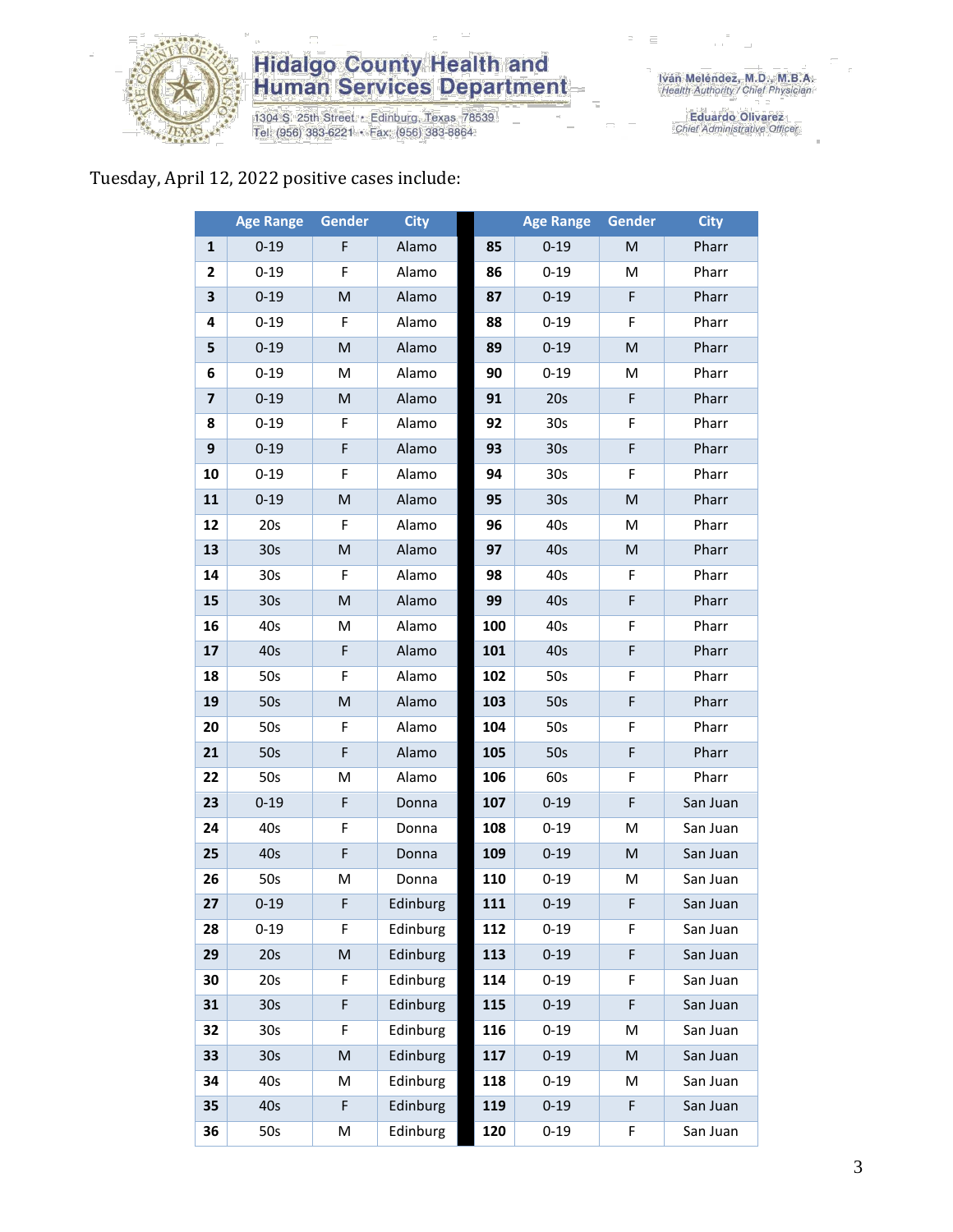

# **Hidalgo County Health and<br>Human Services Department**

1304 S. 25th Street • Edinburg, Texas 78539<br>Tel: (956) 383-6221 • Fax: (956) 383-8864

Eduardo Olivarez<br>Chief Administrative Officer

| 37 | 50s             | M           | Edinburg | 121 | $0 - 19$        | F           | San Juan |
|----|-----------------|-------------|----------|-----|-----------------|-------------|----------|
| 38 | 50s             | F           | Edinburg | 122 | $0 - 19$        | F           | San Juan |
| 39 | 50s             | F           | Edinburg | 123 | $0 - 19$        | M           | San Juan |
| 40 | 60s             | F           | Edinburg | 124 | $0 - 19$        | M           | San Juan |
| 41 | 40s             | M           | Hidalgo  | 125 | $0 - 19$        | M           | San Juan |
| 42 | $0 - 19$        | М           | McAllen  | 126 | $0 - 19$        | F           | San Juan |
| 43 | 20s             | $\mathsf F$ | McAllen  | 127 | $0 - 19$        | M           | San Juan |
| 44 | 20s             | F           | McAllen  | 128 | $0 - 19$        | M           | San Juan |
| 45 | 30 <sub>s</sub> | F           | McAllen  | 129 | $0 - 19$        | M           | San Juan |
| 46 | 40s             | F           | McAllen  | 130 | $0 - 19$        | F           | San Juan |
| 47 | 40s             | M           | McAllen  | 131 | $0 - 19$        | $\mathsf F$ | San Juan |
| 48 | 40s             | M           | McAllen  | 132 | $0 - 19$        | M           | San Juan |
| 49 | 50s             | F           | McAllen  | 133 | $0 - 19$        | M           | San Juan |
| 50 | $70+$           | F           | McAllen  | 134 | $0 - 19$        | M           | San Juan |
| 51 | $0 - 19$        | M           | Mercedes | 135 | $0 - 19$        | M           | San Juan |
| 52 | 20s             | М           | Mission  | 136 | $0 - 19$        | м           | San Juan |
| 53 | 20s             | M           | Mission  | 137 | $0 - 19$        | M           | San Juan |
| 54 | 40s             | F           | Mission  | 138 | $0 - 19$        | M           | San Juan |
| 55 | 40s             | F           | Mission  | 139 | $0 - 19$        | M           | San Juan |
| 56 | 50s             | M           | Mission  | 140 | $0 - 19$        | F           | San Juan |
| 57 | 50s             | F           | Mission  | 141 | $0 - 19$        | F           | San Juan |
| 58 | $0 - 19$        | M           | Pharr    | 142 | $0 - 19$        | M           | San Juan |
| 59 | $0 - 19$        | M           | Pharr    | 143 | 20s             | ${\sf M}$   | San Juan |
| 60 | $0 - 19$        | F           | Pharr    | 144 | 30 <sub>s</sub> | F           | San Juan |
| 61 | $0 - 19$        | F           | Pharr    | 145 | 30 <sub>s</sub> | F           | San Juan |
| 62 | $0 - 19$        | M           | Pharr    | 146 | 30 <sub>s</sub> | F           | San Juan |
| 63 | $0 - 19$        | M           | Pharr    | 147 | 30 <sub>s</sub> | F           | San Juan |
| 64 | $0 - 19$        | M           | Pharr    | 148 | 30 <sub>s</sub> | F           | San Juan |
| 65 | $0 - 19$        | F           | Pharr    | 149 | 30 <sub>s</sub> | F           | San Juan |
| 66 | $0 - 19$        | М           | Pharr    | 150 | 30 <sub>s</sub> | F           | San Juan |
| 67 | $0 - 19$        | F           | Pharr    | 151 | 40s             | F           | San Juan |
| 68 | $0 - 19$        | F           | Pharr    | 152 | 40s             | F           | San Juan |
| 69 | $0 - 19$        | M           | Pharr    | 153 | 40s             | F           | San Juan |
| 70 | $0 - 19$        | F           | Pharr    | 154 | 40s             | F           | San Juan |
| 71 | $0 - 19$        | F           | Pharr    | 155 | 50s             | M           | San Juan |
| 72 | $0 - 19$        | F.          | Pharr    | 156 | 50s             | F           | San Juan |
| 73 | $0 - 19$        | M           | Pharr    | 157 | 50s             | F           | San Juan |
| 74 | $0 - 19$        | M           | Pharr    | 158 | 50s             | F           | San Juan |
| 75 | $0 - 19$        | M           | Pharr    | 159 | 60s             | M           | San Juan |